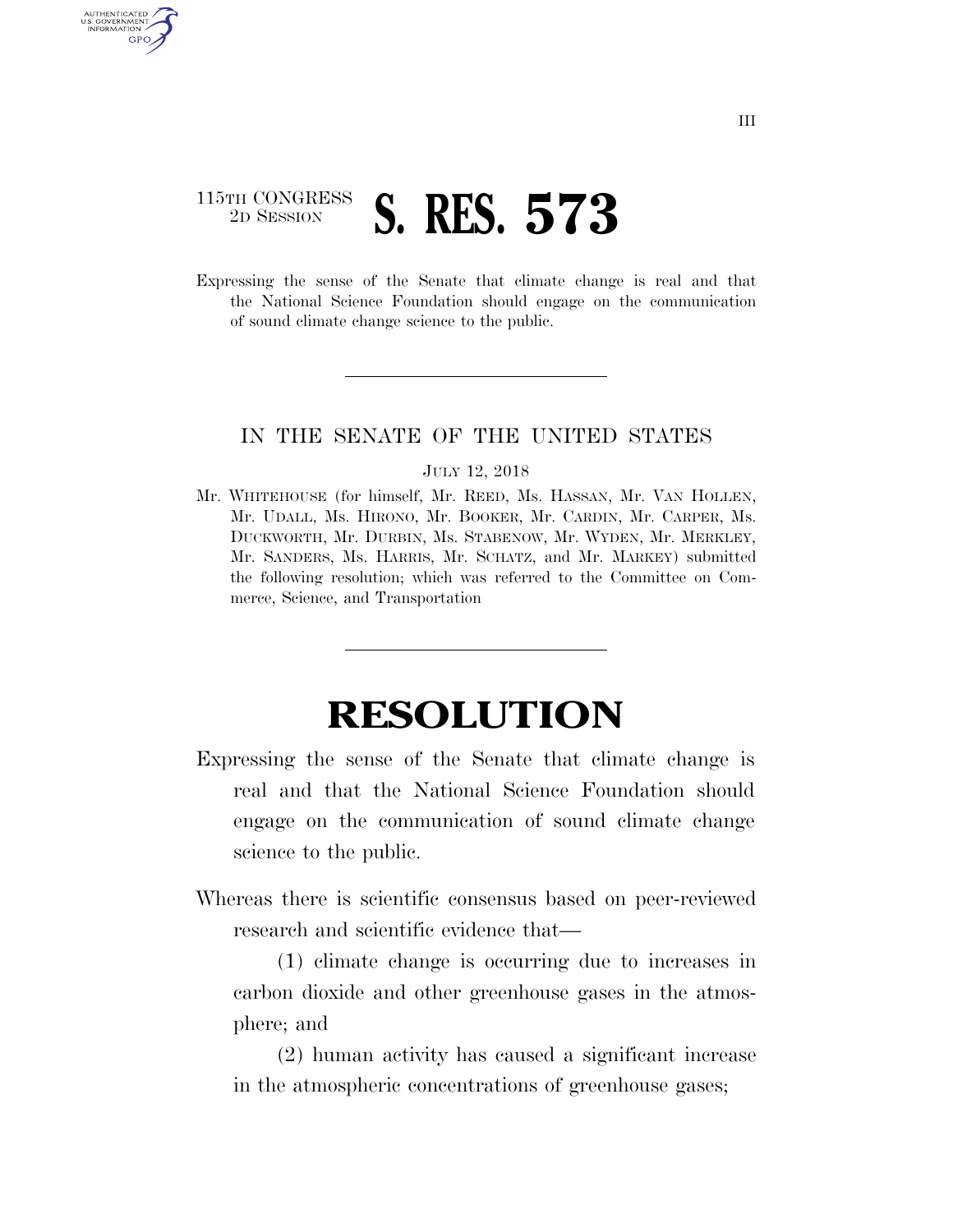- Whereas scientific measurements show that the concentration of carbon dioxide in the atmosphere ranged from 170 to 300 parts per million for at least 800,000 years (4 times as long as the species homo sapiens has existed), but has now, according to measurements taken at the Mauna Loa Observatory, exceeded 400 parts per million in each of the last 5 years;
- Whereas the National Science Foundation (referred to in this preamble as the ''NSF'') is an independent Federal agency created by Congress ''to promote the progress of science; to advance the national health, prosperity, and welfare; [and] to secure the national defense'';
- Whereas the approval of any grant awards by NSF must undergo a rigorous merit review standard, including review by outside independent reviewers who do not work for the NSF or the institution that employs the researchers applying for the grant;
- Whereas Congress reaffirmed the rigorous merit review standard of the NSF in Public Law 114–329;
- Whereas the authorizing statute of the NSF states that the long-term goals of the NSF include promoting ''the discovery, integration, dissemination, and application of new knowledge in service to society'';
- Whereas the American Meteorological Society, the premier professional organization of the United States for individuals who work in the atmospheric and related sciences—

(1) promotes broadcast meteorologists as ''station scientists''; and

(2) equips broadcast meteorologists with tools and skills necessary to cover weather and climate effects on public health, transportation, agriculture, and energy use;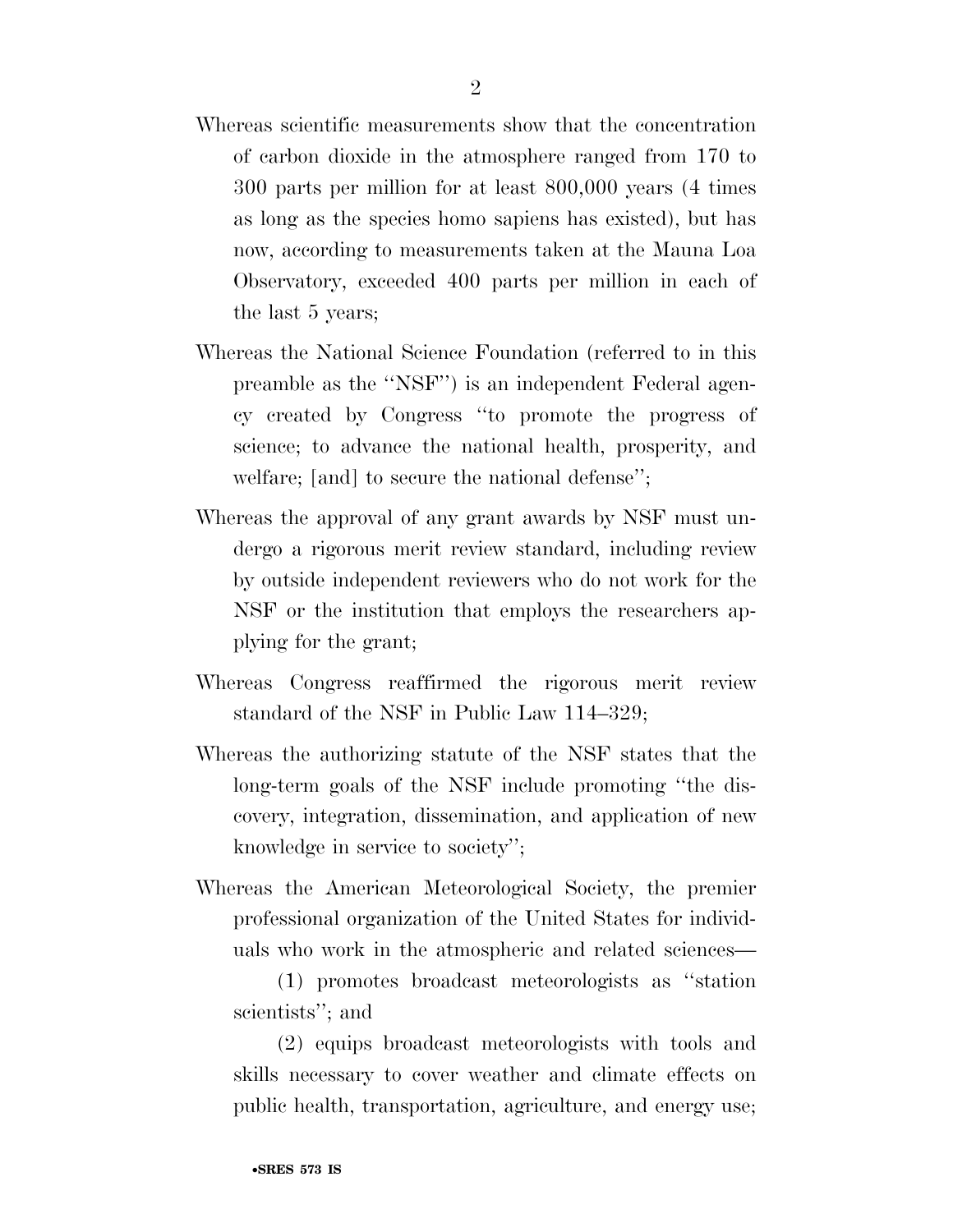- Whereas fossil fuel companies and allied organizations (according to peer-reviewed scientific research and investigative reporting) have long known about climate change and the role of fossil fuels in driving climate change;
- Whereas fossil fuel companies are known to, both directly and through their trade associations, public relations firms, and foundations—

(1) support sophisticated campaigns to deny, counter, and obfuscate peer-reviewed research; and

(2) use misinformation campaigns to mislead the public about climate change; and

Whereas, it is in the public interest that scientists and other experts—

(1) communicate peer-reviewed science to the public; and

(2) educate the public about the causes and consequences of climate change: Now, therefore, be it

- 1 *Resolved,* That it is the sense of the Senate that— 2 (1) climate change is real and human activity is
- 3 the main driver of modern climate change;
- 4 (2) the scientific consensus on climate change 5 and the implications of climate change with respect 6 to the increase in the frequency and severity of ex-7 treme weather makes it in the public interest that 8 broadcast meteorologists knowledgeably commu-9 nicate scientifically based climate information to the 10 public;
- •**SRES 573 IS**  11 (3) fossil fuel companies, both directly and 12 through their trade associations, public relations